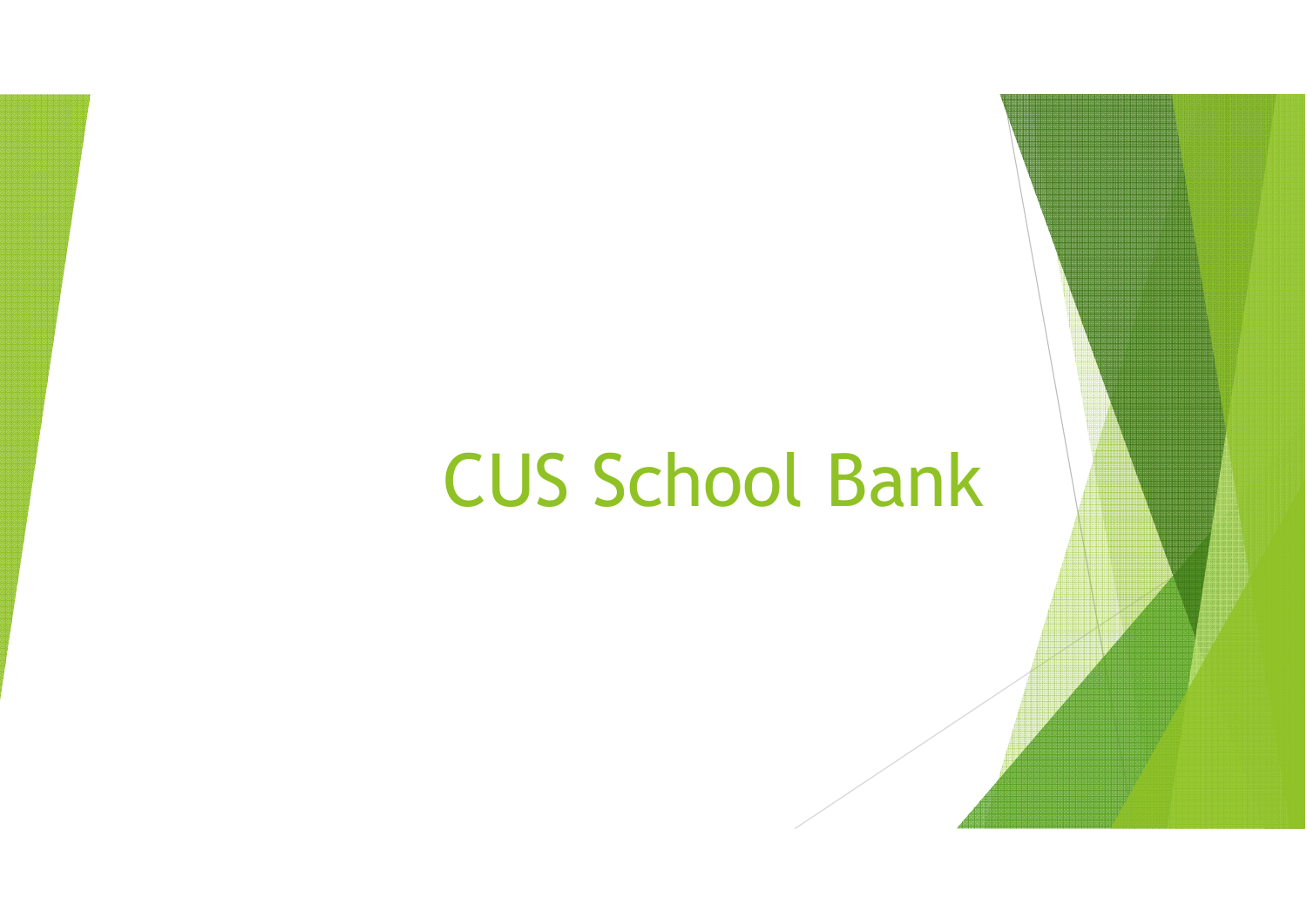## Structure of the CUS School Bank

- $\blacktriangleright$ CUS School Bank is run in association with Bank of Ireland (Ranelagh branch).
- $\blacktriangleright$  School Bank will be set up and run by between 8 – 10 CUS Transition Year students supported by a Bank of Ireland official and Ms. Kessie.
- $\blacktriangleright$  Roles include: Bank Manager, Assistant Manager, Sales & Marketing Manager, Operations & Audit Specialist, Bank Logo Design and three Customer Service Officials.
- $\blacktriangleright$  CUS School Bank will provide the opportunity for students to open a bank account onsite and makes it easier for them to save on a regular basis. Customers of the School Bank will learn how to operate their own bank account, and will be issued with their own bank card and account number.
- $\blacktriangleright$  Bank opens Tuesday and Thursday between 1pm – 1:30pm in the Computer Room.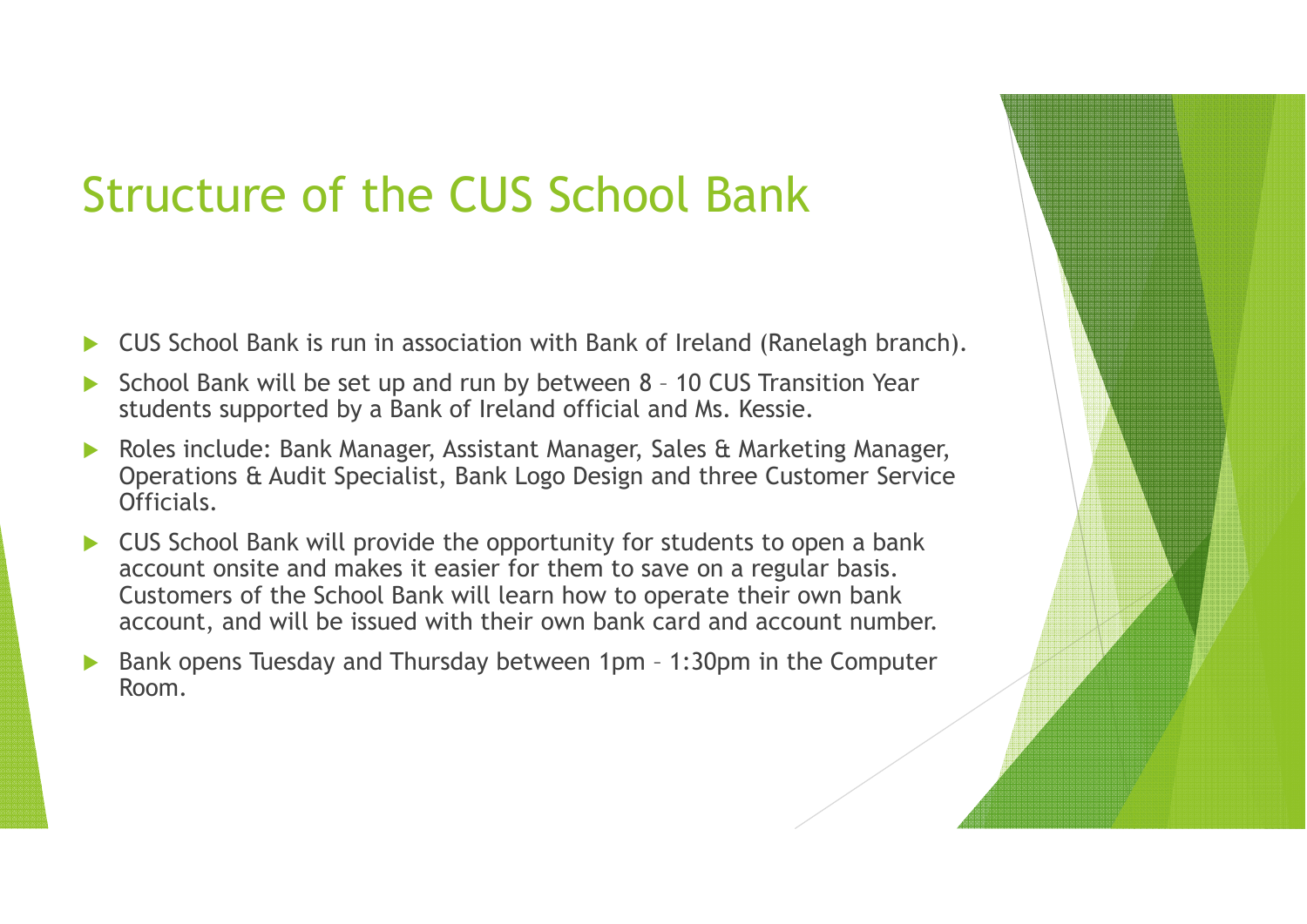## Selection Process

- $\blacktriangleright$  Students interested apply through an application form (**Application forms to be sent to parents just after the Easter break**).
- $\blacktriangleright$  Following submission of the application forms, every applicant will be interviewed by two Bank of Ireland representatives in CUS.
- $\blacktriangleright$  Criteria for the interview will be based on the following competencies: interpersonal skills, resilience, achievement orientation, customer focus, organising and communication skills. The interview will be expected to last for ten minutes.
- $\blacktriangleright$  Following selection for the school bank, training will take place in the Ranelagh branch in early September and will continue on an ongoing basis throughout transition year.